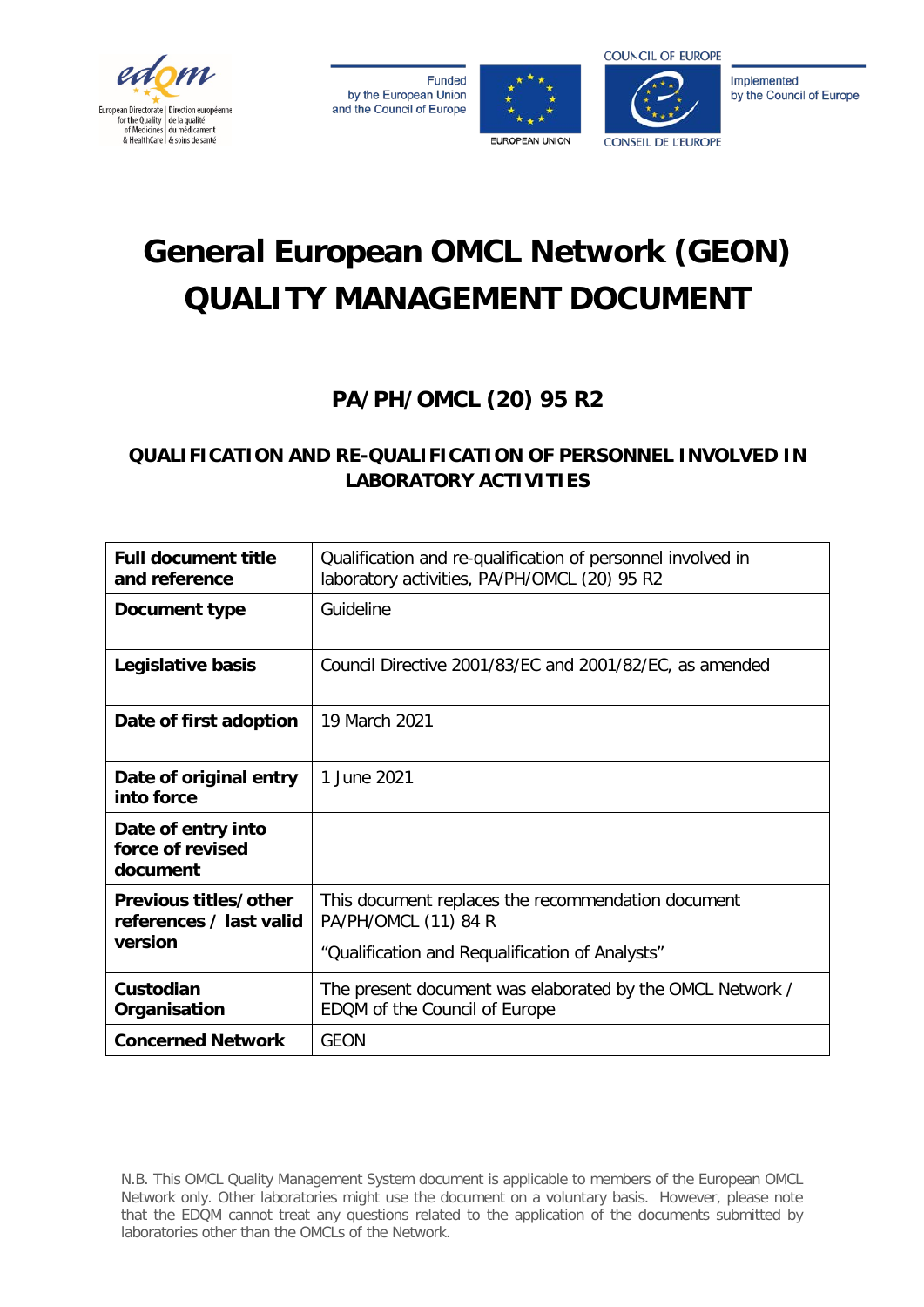#### **QUALIFICATION AND RE-QUALIFICATION OF PERSONNEL INVOLVED IN LABORATORY ACTIVITIES**

Note: Mandatory requirements in this guideline are defined using the terms "shall" or "must". The use of "should" indicates a recommendation. For these parts of the text other appropriately justified approaches are acceptable. The term "can" indicates a possibility or an example with non-binding character.

#### **Introduction**

Qualification and re-qualification of all personnel involved in laboratory activities are critical aspects, which contribute to ensuring the validity of results. This document describes how to manage the qualification of new personnel in the different phases as well ensuring maintenance of competences and the steps to be undertaken to re-qualify personnel after e.g. long absence.

This document covers not only the technical qualification of permanent and contractual personnel, which is working in the laboratory, but also qualification of all personnel involved in activities that can have influence on the validity of results.

#### **ISO/IEC 17025:2017 background**

The ISO/IEC 17025:2017 standard includes several requirements concerning this issue.

The main reference chapters are 6.2.1, 6.2.2, 6.2.3, 6.2.4 and 6.2.5.

The ISO/IEC 17025:2017 claims "All personnel of the laboratory, either internal or external, that could influence the laboratory activities shall act impartially, be competent and work in accordance with the laboratory's management system."

Furthermore, "The laboratory shall document the competence requirements for each function influencing the results of laboratory activities, including requirements for education, qualification, training, technical knowledge, skills and experience."

Functions influencing the results of laboratory activities can be included in the following groups (can be adjusted as best fits for the laboratory):

- Group 1: Analyst, laboratory technician responsible for performance of the tests and involved in other laboratory activities such as e.g. monitoring of environmental conditions, qualification of pipettes etc.
- Group 2: Supervisor of analysts, Deputy of Supervisor of analysts responsible for review and/or approval of results, calculation/recalculation, approval of reports/ certificates, monitoring the validity of results etc.
- Group 3: Head of the laboratory, other personnel whose activities can influence validity of results – metrologist, function responsible for the management of the quality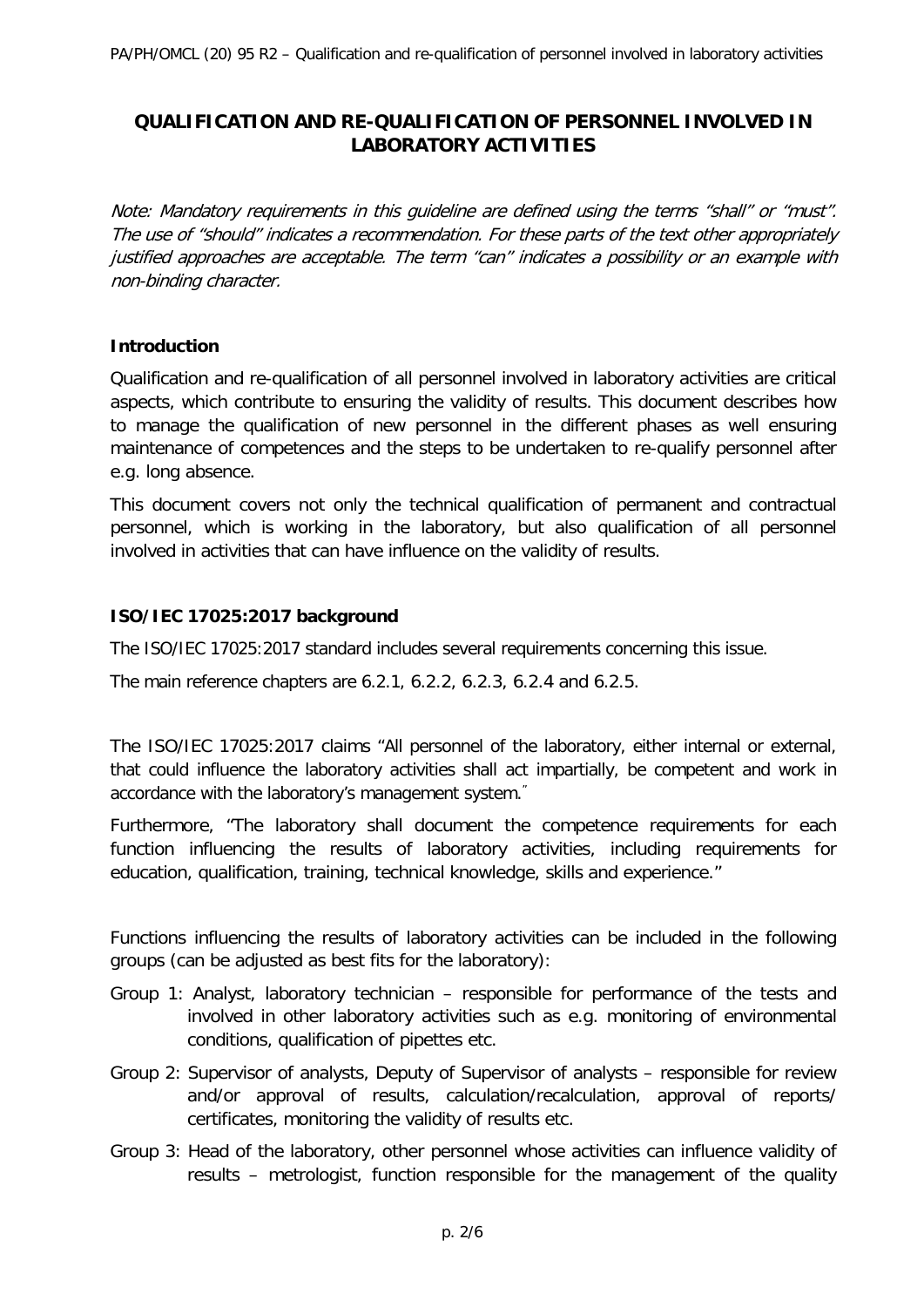system of the laboratory (e.g. quality manager), inspector (if involved in sampling), IT personnel.

Group 4: Supporting personnel – e.g. animal keeper; personnel involved in reception of samples, reference materials and reagents; personnel in wash-rooms; personnel involved in cleaning activities etc.

The competence requirements shall be established and documented for each function in the lab, influencing the results of the lab activities. A list of competences in relation to the functions can be helpful.

According to ISO/IEC 17025:2017, the laboratory shall ensure that the personnel have the competence to perform laboratory activities for which they are responsible and to evaluate the significance of deviations.

Therefore, the OMCL shall ensure that the staff follow internal and/or external trainings and monitor personnel competences (ISO/IEC 17025:2017, clause 6.2.5 f). The OMCL shall record and include information in the Management Review concerning the training (ISO/IEC 17025:2017, clause 8.9.2. o)). The effectiveness of training can be considered in the evaluation of the training plan.

#### **Qualification and re-qualification of personnel**

Principally, there are four types of situations where qualification or re-qualification can be needed:

#### **1) New personnel:**

After the new staff member has entered the organisation, a personal training plan can be determined based on the employee's skills, knowledge and experience.

This personal training plan can include:

- definition of list of trainings in relation to the function covered by the new personnel (e.g. quality documents such as procedures and instructions, sampling, reception of samples, cleaning rules, methods or part of methods and/or techniques, evaluation of results, calculations, LIMS, metrology…..) time schedule,
- clear definition of the criteria for successfully completing the training for each specific part,
- responsible person for each specific part of the training,
- responsible person for the approval of each particular part of the training,
- responsible person for the approval of the whole personal training program.

The training could be divided in two parts:

- First part: covering general training issues in relation to laboratory activities
	- Laboratory premises,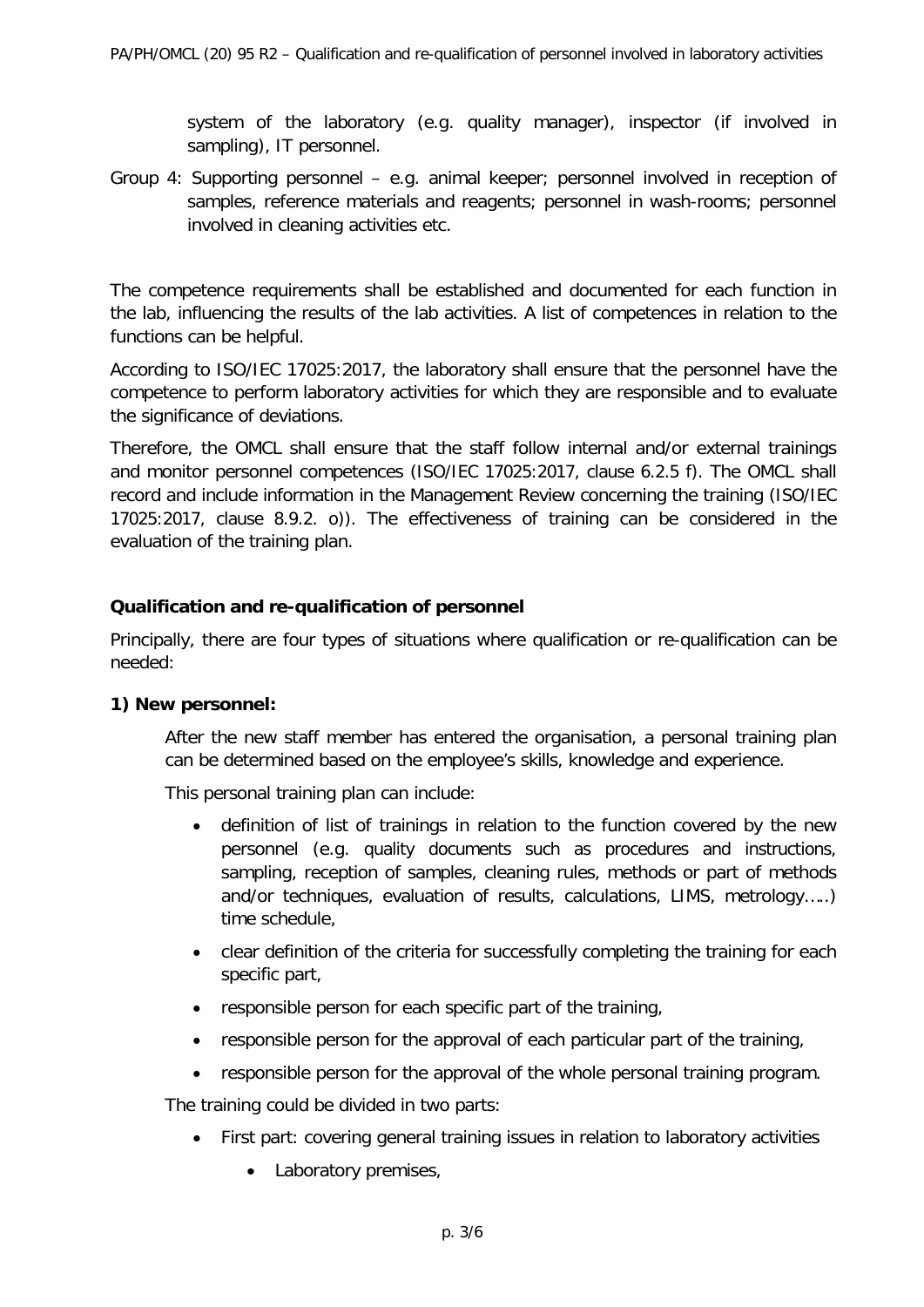- global safety in laboratory and laboratory work rules,
- quality management system (procedures and instructions).
- Second part: covering specific requirements for the post in relation to the function and involvement in laboratory activities (e.g. technical).

**Depending on the function,** successful completion of the training can be achieved e.g. by:

- passing an exam (written/oral),
- performing tests under surveillance of a senior analyst/responsible person (Group 1),
- performing an internal PTS, retesting or recalibration of retained items (with predefined acceptance criteria), inter-laboratory comparisons (Group 1, 2),
- evaluation of results, recalculation and comparison with predefined acceptance criteria or under surveillance of responsible person (Group 2),
- performing practical specific activity under surveillance of responsible person (e.g. management of samples, reagents, reference materials; animal house activities, archiving, integrity of data, sampling, calibration of equipment, monitoring of environmental conditions…).

After the proof of competence the employee shall be informed about the new competence and responsibilities, this can be done in a documented way. The employee's name should be added to the list of competences, if this exists.

#### **2) Personnel who change or enlarge duties:**

A personal training plan is established, considering the inputs detailed in paragraph 1), and is based on the past experience and competencies necessary of the employee to carry out a new duty. In this case, only specific parts of the training could be included in the plan and have to be successfully completed.

#### **3) Qualified personnel who needs re-qualification based on the result of the monitoring**

If the qualification of the employee was not verified during monitoring, requalification should be considered concerning the activity for which the qualification was not maintained. In this case, only specific parts of the training could be included in the plan and have to be successfully completed.

#### **4) Loss of qualification**

If the qualification is lost, a new qualification plan and process (e.g. new members of the OMCL) shall be established and the qualification has to be successfully passed. Under special circumstances, the qualification process can be shortened, if justified. A risk-based approach should be defined by the OMCL to establish criteria (e.g. period of time, unsuccessful performance of testing etc.) to evaluate the cases when a staff member has lost the qualification.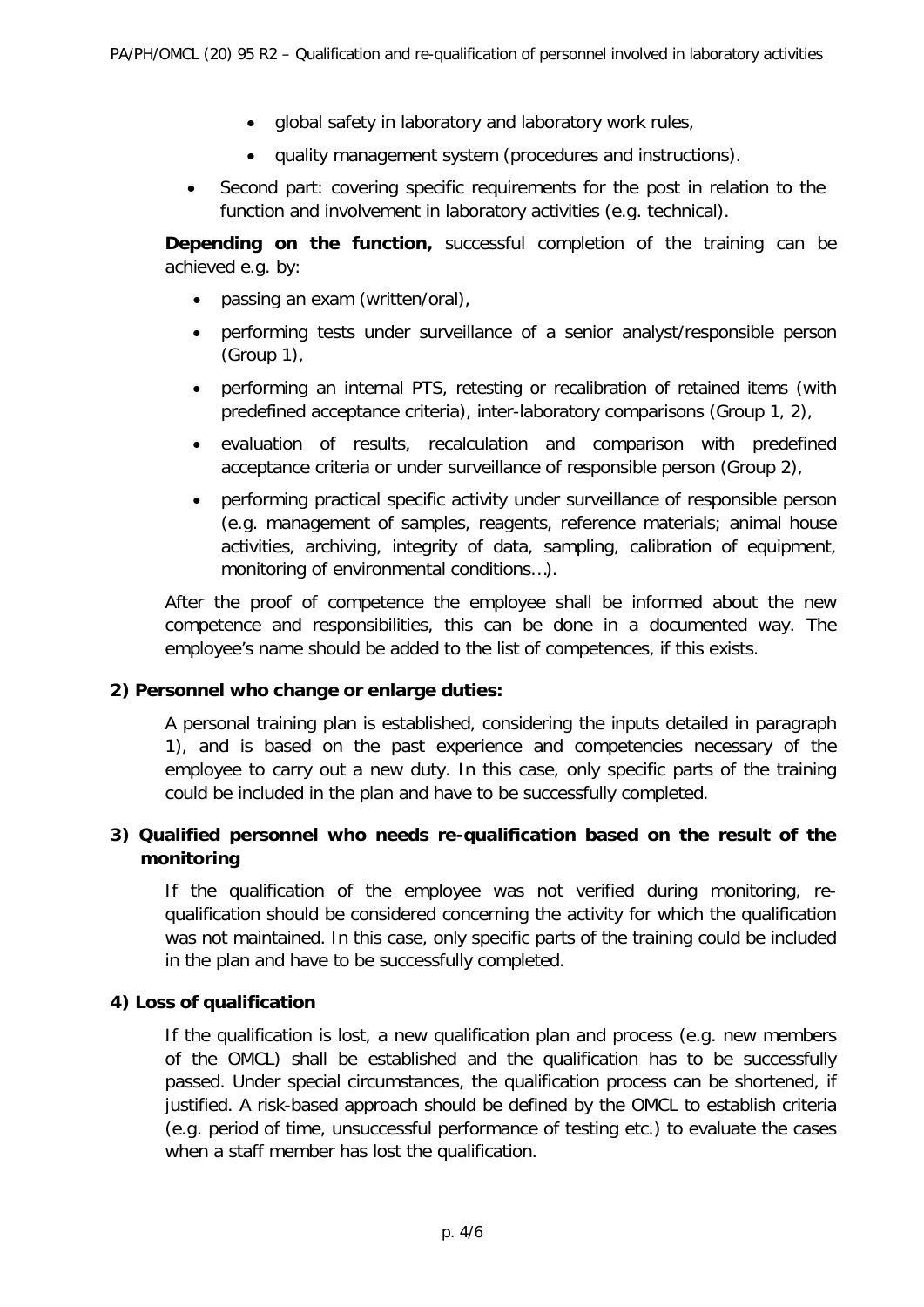#### **Monitoring the qualification of personnel**

Monitoring the qualification of personnel means to verify and maintain the qualification for particular competence on regular basis and it should cover monitoring of:

- a. Quality management system qualification (applicable to the entire personnel)
- System for nonconforming work

- Successful completion of trainings related to laboratory activities in connection with QMS (management of documents, changes...)

#### b. Technical qualification

Regarding the technical personnel involved in performance of techniques and evaluation of results of testing, the OMCL shall have a procedure, which defines the need for requalification and the minimal intervals depending on the complexity of the individual technique to keep the particular staff member qualified.

There are some possible approaches for monitoring the qualification:

#### Group 1 (Analysts, laboratory technicians...)

• Participating in external PTS, which has the advantage of getting a measurable result of the competence.

Due to the fact that the number of PTS is limited, it is not likely that this approach covers the needs of one entire OMCL.

• Perform internal PTS with samples that have been analysed before by another qualified analyst.

In this case, acceptance criteria have to be predefined.

- Periodic evaluation of results obtained for Internal Quality Control or System Suitability samples between analysts.
- A valuable tool for proving (not for maintaining) the qualification of personnel is the system for nonconforming work.

One good way to keep the qualification of personnel is to monitor the system for nonconforming work in relation to the frequency of performing a test, i.e. in the case that a staff member performs a specific test frequently (this activity has to be documented) and there is no issue from the system for nonconforming work, the qualification can be considered as sustained.

In this case, a minimal frequency for performing the test has to be defined (e.g. a minimum number of analysis per year that have to be performed by an analyst in order to keep his/her qualification).

• The qualification is kept in case the analyst regularly successfully performs similar testing using techniques as that for which the competence is assessed